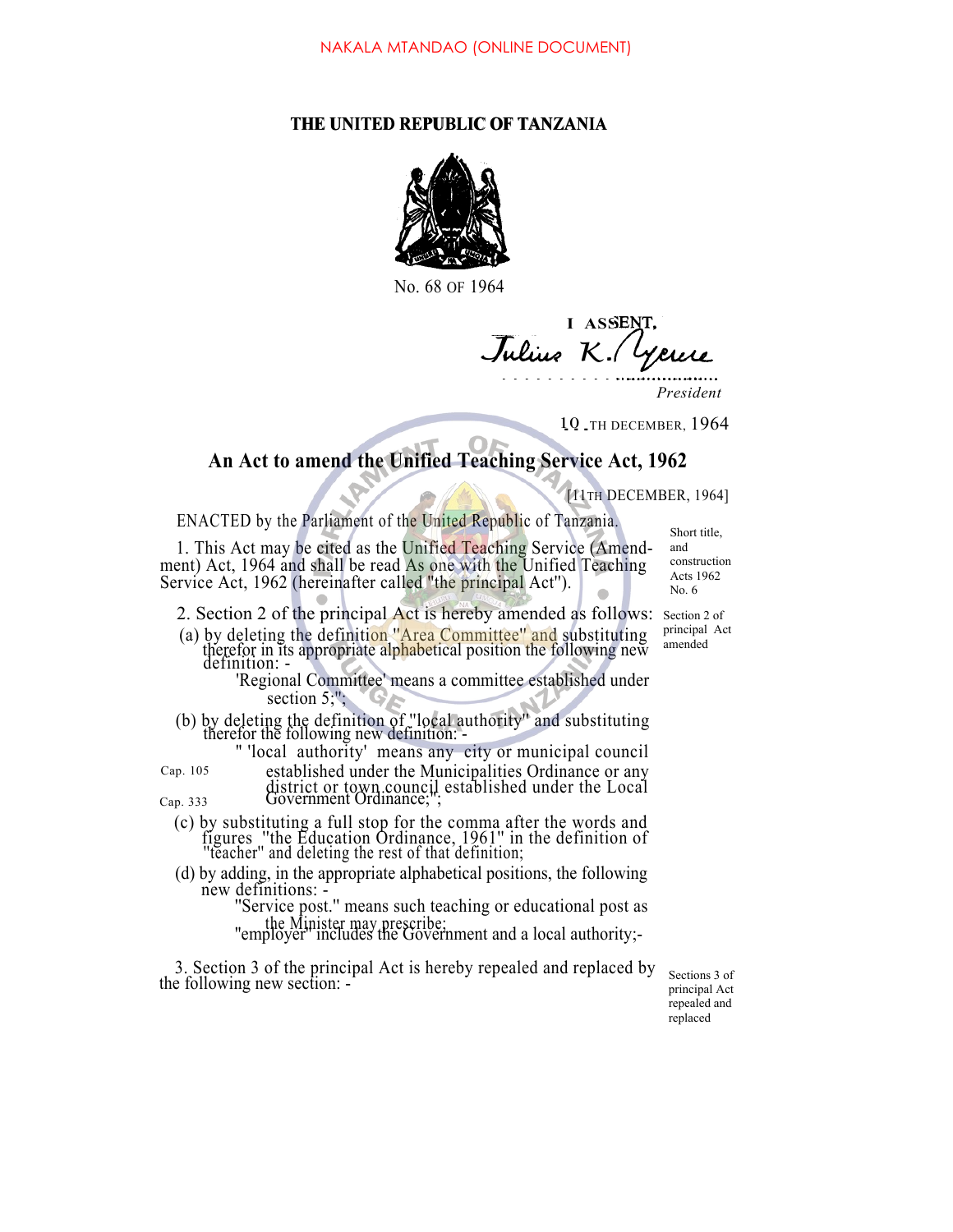''EStablishment of Unified Teaching Service

**<sup>3</sup>**.-(1) Subject to the provisions of this section, there-is hereby established a body to be known as the Unified Teaching' Service which shall consist of such teachers or categories 'of teachers as the Minister may, by regulations made under section 6 of this Act, provide.

(2) The Minister may, by notice in the *Gazette,,* exempt any teacher or categories of teachers from the operation of the provisions of this Act or any regulations made thereunder.

(3) The Minister may, by regulations made under section 6 of this Act, prescribe or provide for the approval of, any teaching or other educational post, or any category thereof, in the employment of any body or,, organization. (including the Government or any local authority) which administers schools, as a Service post for the purposes of this Act.''

principal Act

principal Act<br>amended

Section 5 of **4**. Section 5 of the principal Act (and the marginal note thereto) is principal Act hereby amended by deleting the references to an Area Committee amended where so we refer they occur and by substituting the wheresoever they occur and by substituting therefor references to a Regional Committee.

Section 6 of **5**. Section 6 of the principal Act is hereby amended as follows-<br>principal Act (a) by deleting paragraph (c) of subsection (1) thereof and substituting<br>therefor the following new paragraph: -

- ''(c) (i) prescribing the duties of employers in relation to Service posts, the persons whom they may appoint thereto and the conditions under which such appointments may be made, and the terms and
	- conditions of service of persons appointed thereto; (ii) prescribing the qualifications or conditions in rela-

tion to membership of the service and the service terms appropriate to such membership;

(iii) prohibiting, restricting and regulating the exercise of an employer's powers of discipline, termination of appointment and dismissal in respect of persons appointed to Service posts;'';

(b) by deleting the words ''Area Committees'' in paragraph (g) of subsection (1) thereof and substituting therefor the words ''Regional Committees''

Principal Act amended

- **<sup>6</sup>**.-(1) The First Schedule of the principal Act is hereby amended as follows:
	- (a) by deleting the word ''twelve'' in sub-paragraph (b) of paragraph 1 thereof and substituting therefor the word ''fourteen'';
	- (b) by deleting the word ''two'' in item (i) of sub-paragraph (b) of paragraph 1 thereof and substituting therefor the word ''three'';
	- (c) by substituting a semi-colon for the full stop after the word ''teachers'' in item (iii) of sub-paragraph (b) of paragraph I thereof and adding immediately thereafter the following new item:-
		- ''(iv) and one shall represent the Local Government Service Commission.''